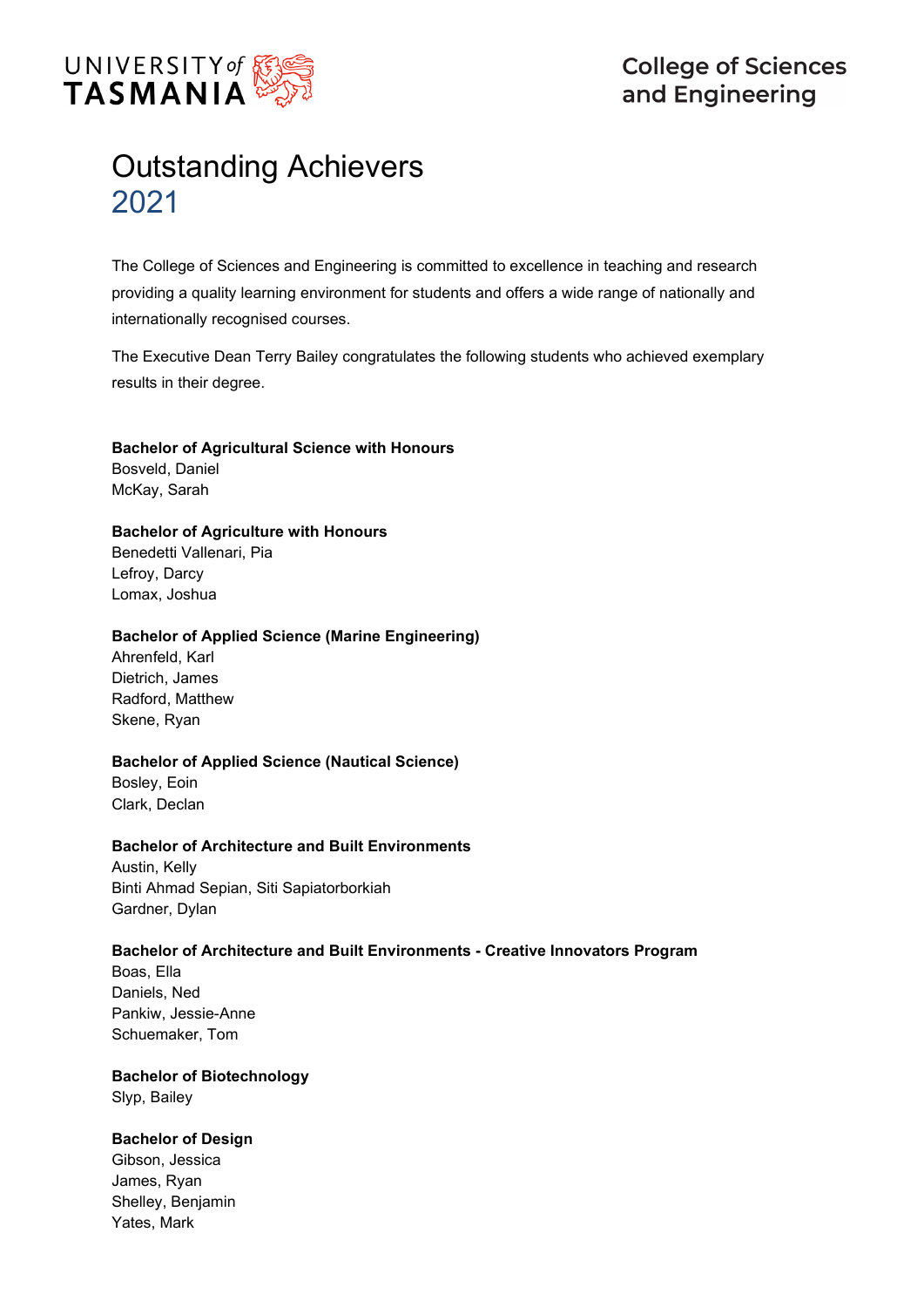

# **Bachelor of Design - Creative Innovators Program**

Devlin, Luisa

**Bachelor of Engineering (Honours)**

Boult, Michael O'Shea, Patrick

#### **Bachelor of Engineering (Specialisation) with Honours**

Ashlin, Nicholas Bai, Yuqi Bellinger, Hayley Bott, Toby Dickinson, Joseph Evans, Benjamin Farrow, Jenna Holloway, Joseph Hong, Woon Wei Hughes, Joshua

Kaehne, Samuel Kang, Andrew Knevett, Edwina Knox, Hamish Rehrmann, Thomas Scrivener, Django Tham, Shin Wei Wade, Alastair Zin, Zay

# **Bachelor of Engineering (Specialisation) with Honours - ECU**

Minotti, Liam

#### **Bachelor of Global Logistics and Maritime Management**

Maddock, Thomas Moreton, Ryan Szu, Po-Hsiang

# **Bachelor of Global Logistics and Maritime Management with Honours**

Krishnan, Gugan Lim, Suqi

# **Bachelor of Information and Communication Technology**

| Alam, Zuhayer       | Maruf, Sebgatullah    |
|---------------------|-----------------------|
| Bryant, Adam        | McCutcheon, Alexander |
| Ghiu, Sai Hong      | Scott, Adam           |
| Groombridge, Joshua | Shepherd, George      |
| Haider, Nida        | Siu, Richard          |
| Harvey, Evan        | Sutton, William       |
| Hinz, Michael       | Tan, Yunhao           |
| Jayabalan, Pooja    |                       |

# **Bachelor of Information and Communication Technology and Bachelor of Science** Schulz, Ziggy

**Bachelor of Information and Communication Technology and Bachelor of Visual Communication**  Kenna, Liam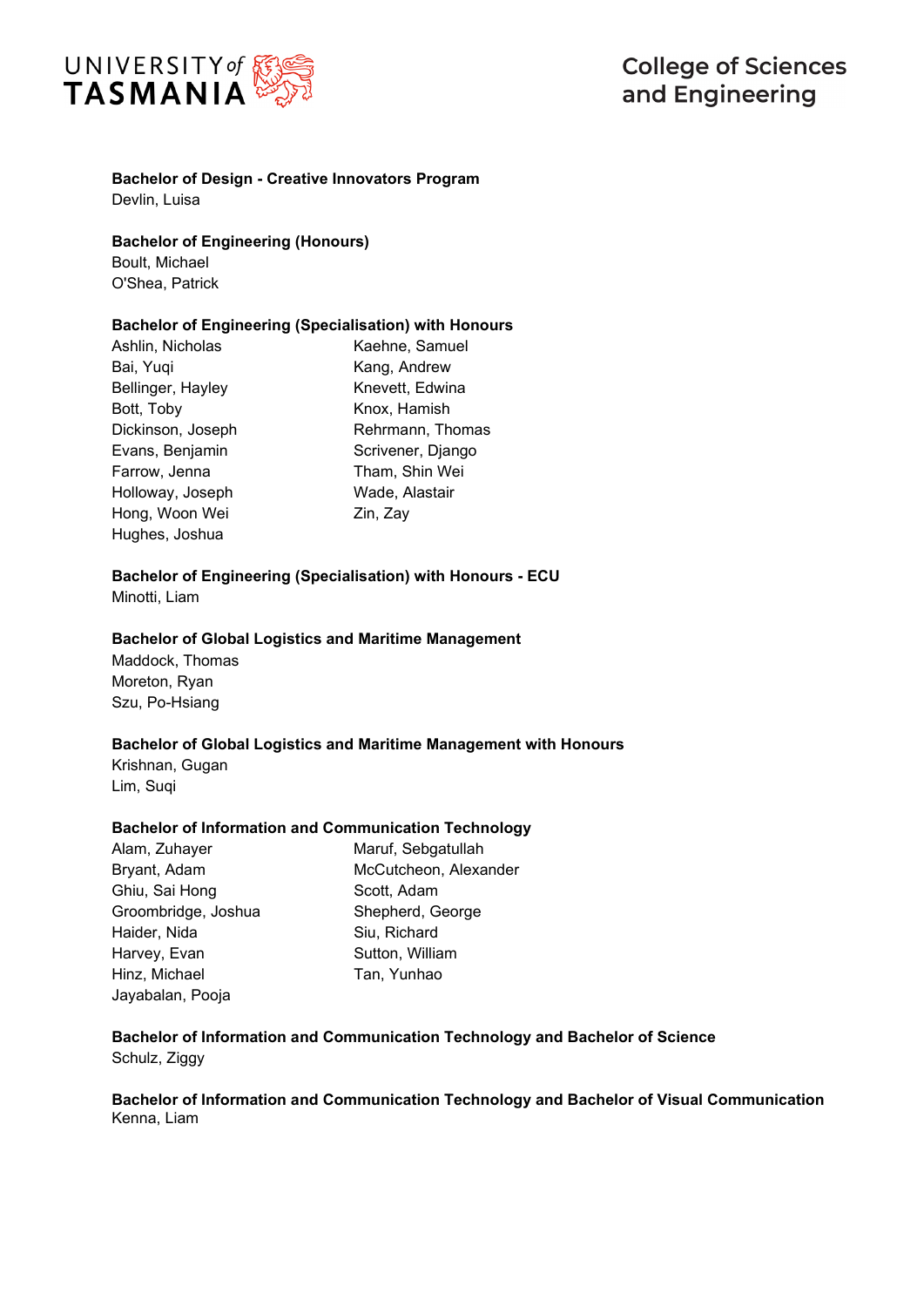

# **Bachelor of Marine and Antarctic Science**

Arnold, Glenn Beswick, Presley Henderson, Gabrielle Kartzoff, Christopher Zimmermann, Danielle

#### **Bachelor of Marine and Antarctic Science with Honours**

Allnutt, Jaslyn Bennett, Eloise Bighin, Mika Chung, Rita Cai En Conry, Layah Edwards, Grace Jiang, Mengjia Lamprey, Liam

McLatchie, Madison Peberdy, Eliza Relic, Lucas Seah, Samantha Thompson, India van Werven, Claire Jennifer Wall, Demelza Willis, Shenae

#### **Bachelor of Natural Environment and Wilderness Studies**

Gatehouse, Milly Sorensen, Ellen-Rose

#### **Bachelor of Philosophy**

Clack, Kimberly De Groot, Mary Fox, Samantha Moffat, Jennifer

Poland, Eve Powell-Davies, Thomas Smethurst, Christiane Turnbull, Kerry

# **Bachelor of Science**

Axelsen, Andrew De Angelis, Will Fisher, Daniel Plunkett, Thomas Wells, Joshua West, Lachlan Yandell, Peggy

# **Bachelor of Science - Catalyst Program**

Bytheway, Keeley Djakic, Kate Fryett, Oliver Isaac, Eden Poland, Eve Rees, Marcus Smyth, James

# **Bachelor of Science and Bachelor of Engineering (Honours)**

Frogson, Shaun Ho, Bin Ling Imber, Floyd James, Benjamin James, Clover Mason, Lachlan Ransley, Grace Swanepoel, Marcel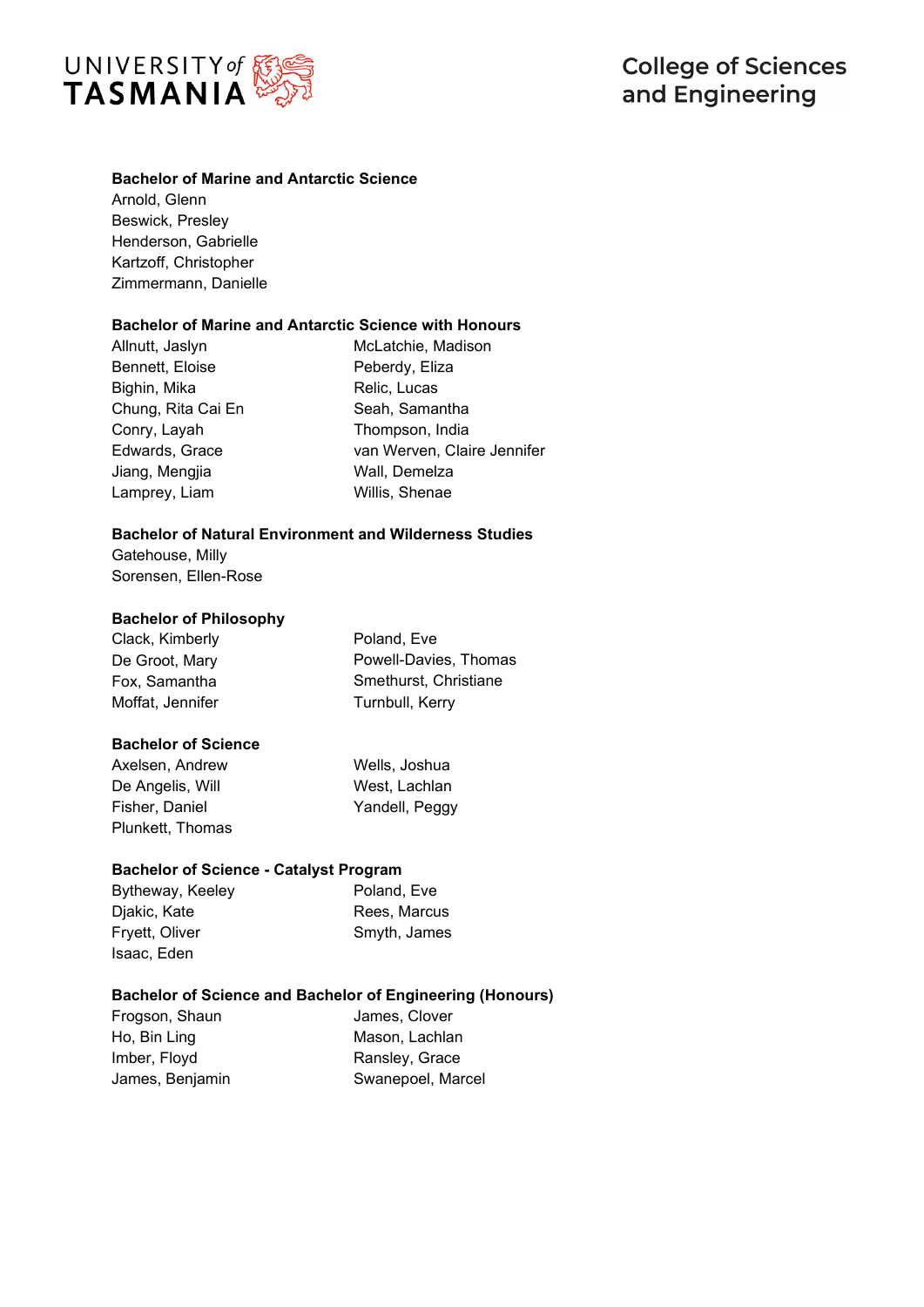

# **Bachelor of Science with Honours**

- Abbott, Grace Askey-Doran, Niam Burgess, Leah Cheesman, Kate Edwards, Jasper Grant, Augustus Gunn, Ellen Haynes, Ryan Heaton, David
- Howell, Logan Macdonald, Callum Shephard, James Talarico, Harrison Turnbull, Lucy Verne, Samuel Weidinger, Zak Wilson, Joseph

**Bachelor of Science with Honours - Catalyst Program** Chu, Jiao Reo

**Bachelor of Surveying and Spatial Sciences**

Thomas, Elijah

# **Diploma in Horticultural Business**

Campos, Camila

# **Diploma of Philosophy**

Homfray, Samantha

# **Diploma of Sustainable Living**

Adnan, Muhammad An, Hui Anderson, Julia Ashton, Ainslie Ashton, Michelle Aspin, Margaret Austin, Jennifer Ayre, Julie Baldwin, Phoebe Bass, Christopher Bonnitcha, Andrew Brady, Anna Brown, Angela Buswell, Gail Campbell, Gabriella Cao, Connie Chapman, Claire Couper, Gary Currie, Clodette Dingwall, Bronwyn Dodt, Maja Dorling, Nadene Ellens-Garnsworthy, Lisa Ellis, Madeleine Enemark, Damian Evans, Amanda

Fenelon, Georgina Fenelon, David Fox, Rachael Fuller, Linda Gascoigne, Toni Godier, Kirsten Goswami, Samrat Guan, Alice Han, Jim Handford, Julia Hickey, Alicia Holmes, Tatar Honeycombe, Sarah Jiang, Rebecca Knight, Frances Kothari, Ankur Lee, Caitlin Leist, Michael Lewis, Tasmin Lourey, Frances Martin, Claire Martin, Ann Mather, Penelope Maultby, Alice McCall, Amanda McCready, Mary

McElwee, Jacqueline Meiklejohn, Hannah Mills, Belinda Milsom, Debra Mitchell, Margaret Monk, Lorraine Morales Ainslie, Jesus Morel, Ava Nemeth, Noelle Newton, Benjamin Northcott, Jessica O'Loughlin, Anne Osterstock, Nadja Owen, Kathryn Pereira, Irene Pereira, Matilda Popowski, Aydan Pryor, Wendy Quinlan, Brenna Raniolo, Vanessa Roberts, Jodie Rolfe, Jenny Roth, Melissa Ruthven, Elizabeth Scanlon, Clare Shaw, Rachael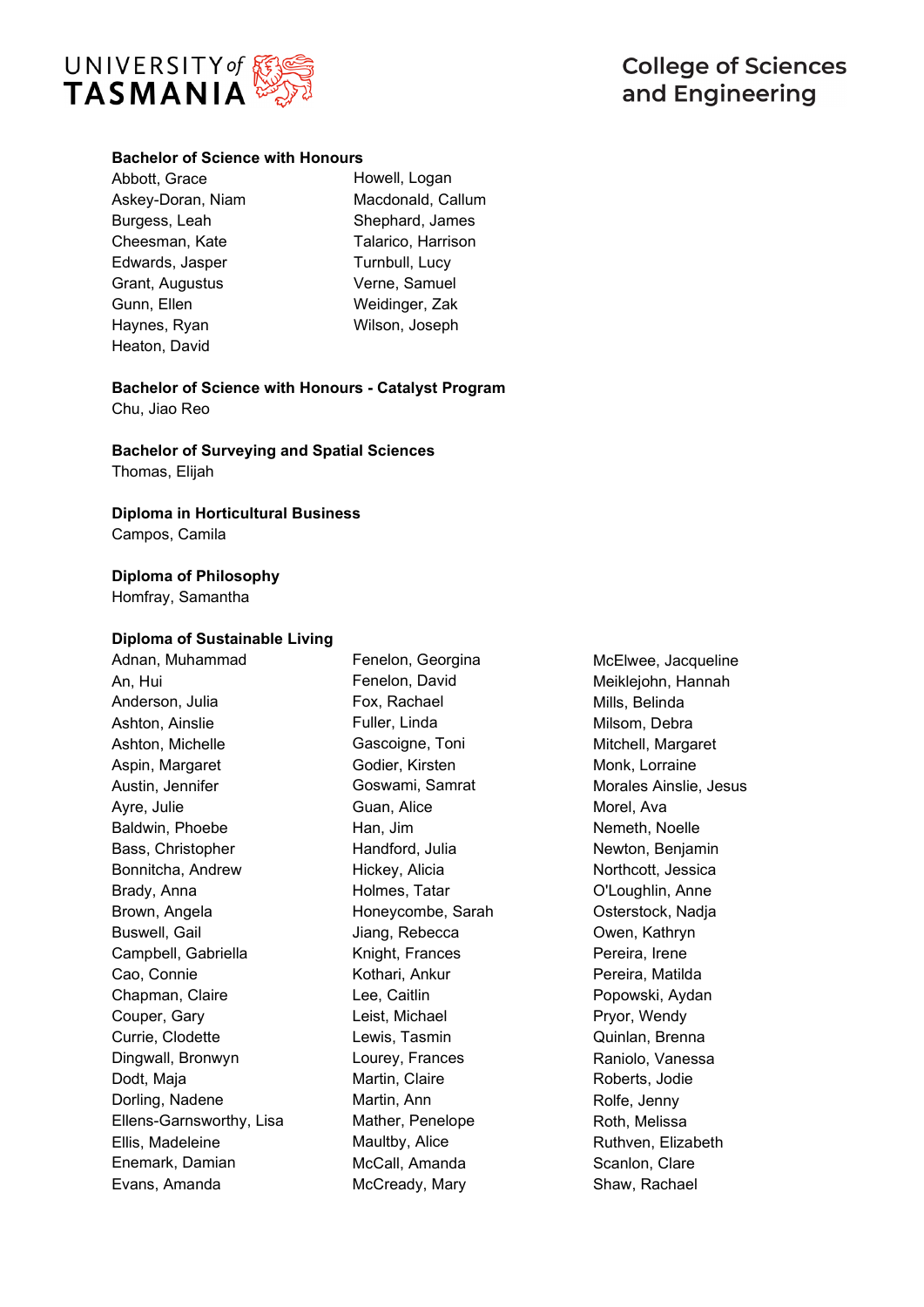

Sheppard, Cara Simek, Karel Smith, Dannielle Solano, Maria Spaleta, Bob Steel, Paul Stolp, Isobel Storr, Elizabeth Stuart, Patricia

Sully, Anna Symonds, Mark Tasleem, Iram Taverner, Rhiannon Theuma, Laura Thomas, Courtney Toh, Shu Ren Veale, Kylie Wardell, Rachel

**College of Sciences** and Engineering

Weekes, Eliza Whish-Wilson, Allana Wynen, Mark Wynn, Sarah Yap, Michelle Zillman, Laura Zorbas, Stuart

# **Graduate Diploma of Environmental Planning**

Barnett, Louis Carberry, Thomas Lloyd-Deely, Hannah Milne, Jennifer

**Graduate Diploma of Information and Communication Technology** Jotic, Lisa

# **Graduate Diploma of Land Surveying**

Percey, Brad

# **Graduate Diploma of Marine and Antarctic Science**

Brokensha, Luke Butterley, Anita Curin Osorio, Sandra Devloo-Delva, Floriaan Forestier, Romain Fractal, Kelsie Heather, Freddie

Kennedy, George Lou, Jiale Murphy, Kieran Patel, Ramkrushnbhai Peel, Samantha Rathore, Saurabh

# **Graduate Diploma of Maritime and Logistics Management**

Stuerzl, India

# **Master of Applied Science (Chemistry)**

Kaur, Harjot Vaas, Andaravaas Patabadige Jude Prasanna

**Master of Applied Science (Environmental Management and Spatial Sciences)** Sivanandam, Poornima

# **Master of Architecture**

Criggie, Kate Durbin, Kaelan Harvey, Kylie Pinnington, Imogen

Van Den Bosch, Genevieve White, Katelyn Yao, Tian

**Master of Business Administration (Advanced) (Maritime and Logistics Management)** Sharma, Anurag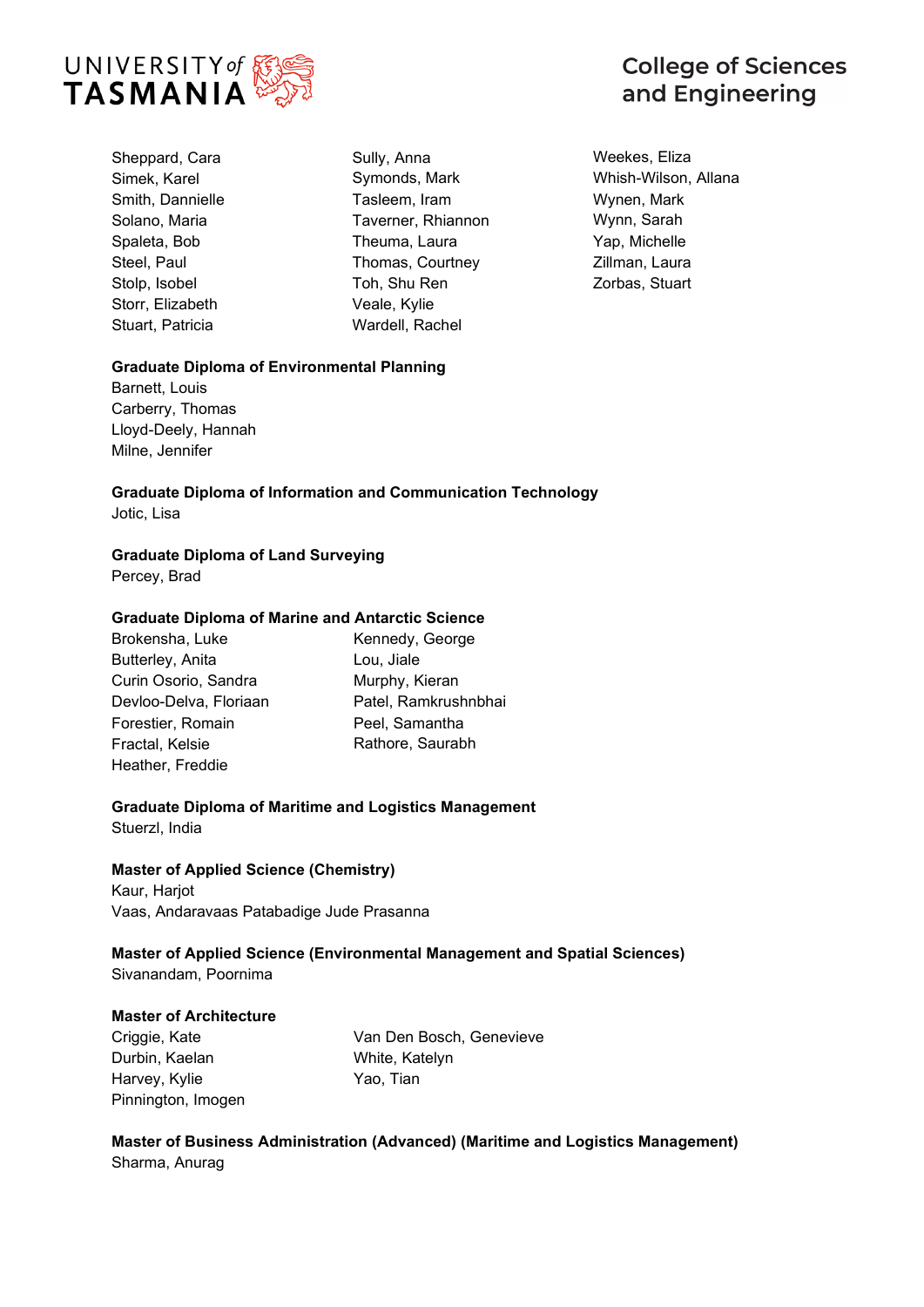

# **College of Sciences** and Engineering

# **Master of Business Administration (Maritime and Logistics Management)**

Johnson, Calvin Wang, Chun Hei

# **Master of Economic Geology**

Diaz Castro, Jaime Carlos Foulds, Daniel Jago, Corey Staubmann, Markus Torres Pacheco, Victor Julio

#### **Master of Environmental Management**

Gautam, Srishti

#### **Master of Information Technology and Systems**

Batbileg, Namuunaa Bhanot, Sapan Bhawna, Cao, Haotian Cen, Kaili Dai, Huaizhi Deng, Minxi Deng, Zhixuan Dong, Ying Fan, Xin Fei, Teng Ganeshalingam, Laxshana Guo, Jianjing Hoi, Man Yiu Hu, Zijian Huang, Yuqi Huo, Jiejun Jiang, Chenting Jin, Yuhui Kwong, Cheuk Man Lam, Ka Sing Lau, Kin Wah

Lau, Tung Yuen Le, Hong Duc Le, Hoang Son Li, Yishan Li, Xiang Li, Xiangmin Li, Chunping Li, Jun Liang, Hong Lu, Poyu Meng, Fanlin Pan, Jie Phoa, Tian Soon Qu, Xinbo Shen, Tong Song, Xirui Sun, Ching-lee Tan, Huiting Tong, Kai Tsang, Tsz Hin Wang, Tianyu Wang, Yingjie

Wang, Pengmei Wei, Rui Weng, Binbin Wu, Yingna Wu, Xiaowo Xia, Ying Xia, Yiyuan Xu, Wen Yang, Xidong Yang, Xiaoyu Yau, Wing Man Yun, Jie Zhang, Zhuotong Zhang, Rui Zhang, Weizheng Zhang, Zengjun Zhao, Rong Zhao, Yucong Zhao, Yue Zhou, Huajun